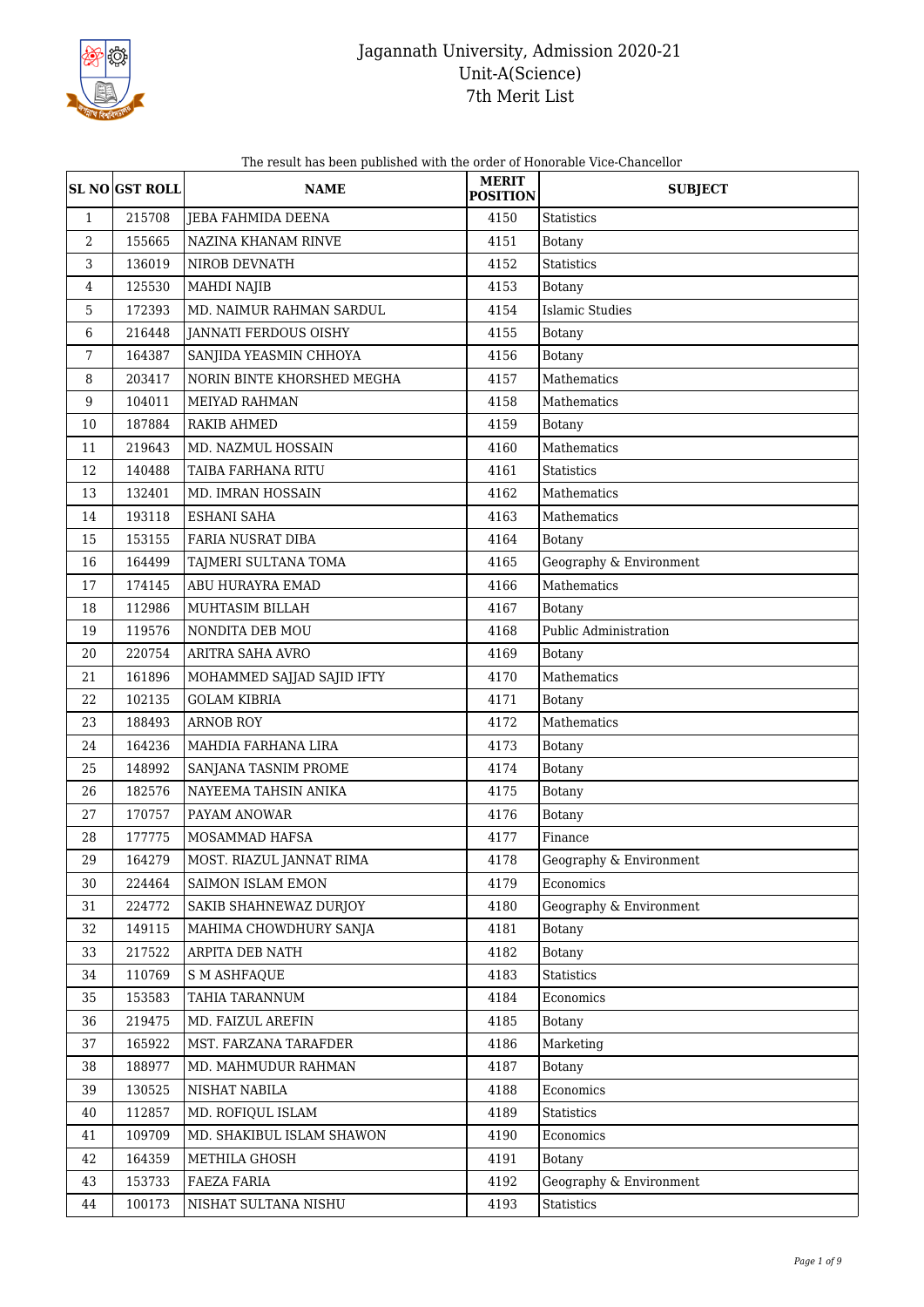

| 45 | 224466 | SHEHAB MAHMUD              | 4194 | <b>Botany</b>                    |
|----|--------|----------------------------|------|----------------------------------|
| 46 | 224819 | MD. JONAYED DEWAN          | 4195 | Statistics                       |
| 47 | 110635 | ISMAIL HOSAIN NISHAT       | 4196 | <b>Statistics</b>                |
| 48 | 153782 | HUMAIRA ANZUME             | 4197 | Geography & Environment          |
| 49 | 142226 | MD. RAKIBUL ISLAM RAKIB    | 4198 | <b>Statistics</b>                |
| 50 | 182803 | KAKOLY AKTHER              | 4199 | <b>Botany</b>                    |
| 51 | 100594 | FARZANA YESMIN ASHA        | 4200 | <b>Botany</b>                    |
| 52 | 182946 | <b>JERIN ANAN PROMA</b>    | 4201 | Economics                        |
| 53 | 219667 | MD. SHAH JALAL ISLAM SUJON | 4202 | <b>Botany</b>                    |
| 54 | 133504 | AMANATULLAHI SHAKIRA       | 4203 | <b>Statistics</b>                |
| 55 | 131885 | MD. SHAKIB HASAN MOLLA     | 4204 | Economics                        |
| 56 | 142243 | <b>ABDUL AHAD</b>          | 4205 | Botany                           |
| 57 | 189190 | <b>SAMIUR RAHMAN SUNY</b>  | 4206 | Botany                           |
| 58 | 101624 | MEGHLA BASAK               | 4207 | Statistics                       |
| 59 | 153940 | RITTIKA CHAKRABORTY        | 4208 | Statistics                       |
| 60 | 228435 | MD. MAHIN RAHMAN           | 4209 | Botany                           |
| 61 | 170305 | MD EKRAMULHAQUE            | 4210 | Statistics                       |
| 62 | 219798 | A. M. TAREK RAHMAN         | 4211 | Psychology                       |
| 63 | 203812 | <b>JANNATUL FERDOUSE</b>   | 4212 | Finance                          |
| 64 | 183159 | PRANTI KARMAKAR            | 4213 | <b>Botany</b>                    |
| 65 | 217206 | ASHRAFI JANNAT             | 4214 | Finance                          |
| 66 | 219873 | PREETOM NATH ROY           | 4215 | <b>Statistics</b>                |
| 67 | 102595 | MUTAWASSIT ALAM DEPTA      | 4216 | Statistics                       |
| 68 | 183168 | PREYANKA PRAMANIK          | 4217 | Botany                           |
| 69 | 112997 | MD. SOJIB ALI              | 4218 | Statistics                       |
| 70 | 161095 | ABDULLAH AL JUBAIR         | 4219 | Botany                           |
| 71 | 216361 | MD. NAZRUL ISLAM           | 4220 | Finance                          |
| 72 | 142383 | OBAK                       | 4221 | <b>Botany</b>                    |
| 73 | 140676 | SHAMIA TASNIM SHRABONY     | 4222 | Statistics                       |
| 74 | 214670 | MST. ESHA KHATUN           | 4223 | Economics                        |
| 75 | 106401 | MD. FORHAD SIDDIKI FAHIM   | 4224 | <b>Statistics</b>                |
| 76 | 177740 | <b>SILVIA KHAN</b>         | 4225 | Statistics                       |
| 77 | 100410 | FARIAN HASAN FARIN         | 4226 | Public Administration            |
| 78 | 157030 | TAMIM SAMANTA              | 4227 | <b>Botany</b>                    |
| 79 | 113418 | SIAM MUHAMMAD KARNAIN      | 4228 | Bangla                           |
| 80 | 205364 | AZRIN KABIR CHOWDHURY      | 4229 | Bangla                           |
| 81 | 193396 | MOSAMMAT TANJINA SULTANA   | 4230 | Statistics                       |
| 82 | 183679 | ISRAT JAHAN SADIA          | 4231 | Geography & Environment          |
| 83 | 225028 | TANVIRUL ISLAM             | 4232 | Economics                        |
| 84 | 177789 | MOSS. SABJANTA AMRIN       | 4233 | Statistics                       |
| 85 | 217502 | MST. JANNATUL FERDOUSI     | 4234 | Psychology                       |
| 86 | 123530 | SAMIA NOON NISHE           | 4235 | Psychology                       |
| 87 | 210089 | MD SAZZAD HOSSEN PARVEZ    | 4236 | Economics                        |
| 88 | 107098 | MD. SHAMIM MIA             | 4237 | Accounting & Information Systems |
| 89 | 183640 | TANEIA AKTER               | 4238 | Statistics                       |
| 90 | 190287 | SHAFIN AHMED               | 4239 | Geography & Environment          |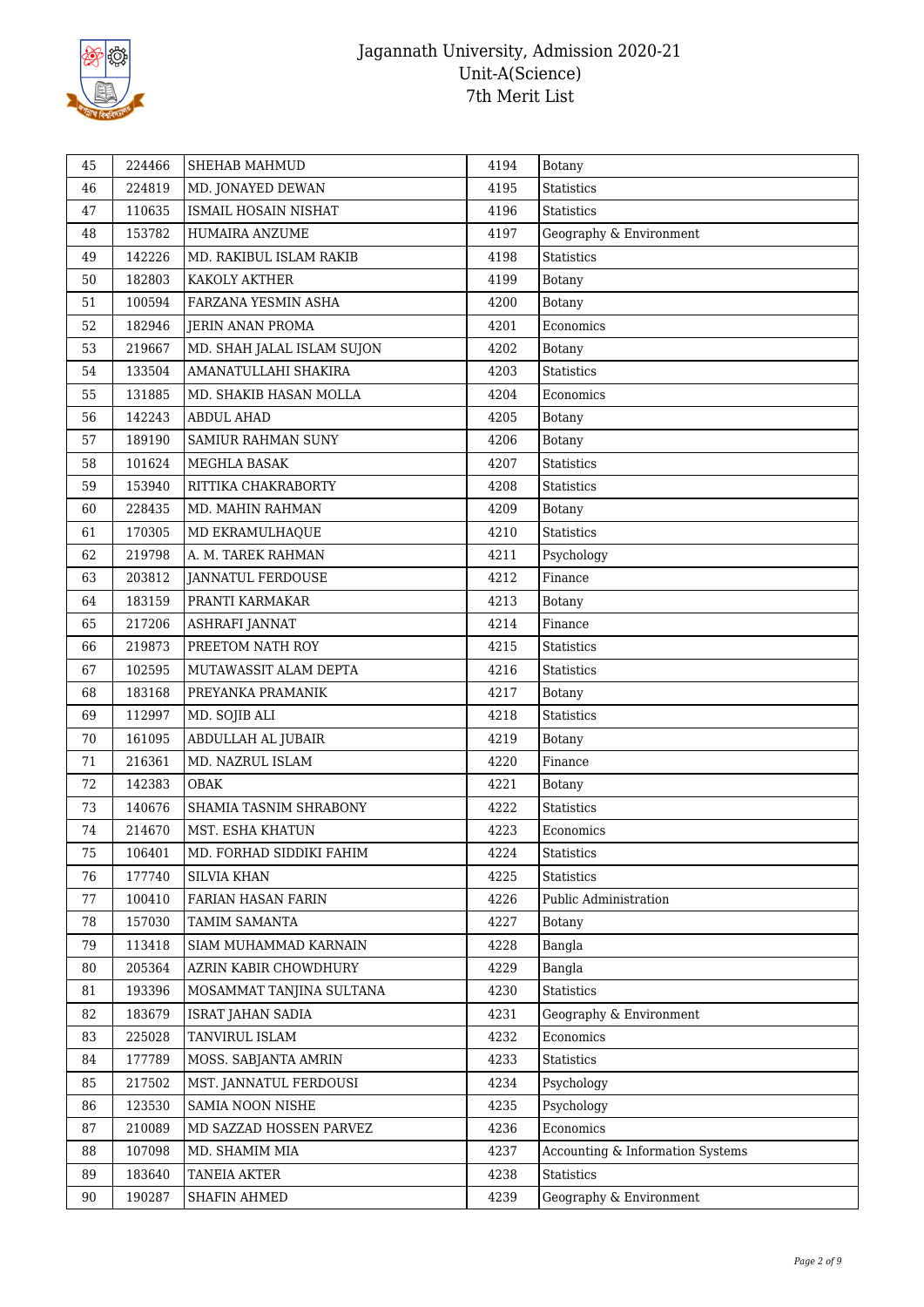

| 91  | 124446 | <b>MOHONA AKTER</b>      | 4240 | Geography & Environment                  |
|-----|--------|--------------------------|------|------------------------------------------|
| 92  | 187649 | SABIHA YEASMIN RITOMONI  | 4241 | Accounting & Information Systems         |
| 93  | 134816 | SHAJNUSH SHAMOLI MUN EMU | 4242 | Public Administration                    |
| 94  | 195661 | NANDITA YEASMIN MOU      | 4243 | Psychology                               |
| 95  | 101040 | SUMAIYA TABASSUM SHOVA   | 4244 | Geography & Environment                  |
| 96  | 171125 | MD. RANA HAMID           | 4245 | <b>Statistics</b>                        |
| 97  | 210153 | MD. ABUZAR HOSSAIN KHAN  | 4246 | Public Administration                    |
| 98  | 178975 | SANJIDA AFRIN ORNI       | 4247 | Economics                                |
| 99  | 228664 | MD. MUSFIKUL ARIFIN      | 4248 | Public Administration                    |
| 100 | 123128 | MD. SIYAM AHMED          | 4249 | <b>Statistics</b>                        |
| 101 | 101996 | <b>RIMA BISWAS</b>       | 4250 | Accounting & Information Systems         |
| 102 | 190821 | MD. AL-IMRAN             | 4251 | Geography & Environment                  |
| 103 | 104698 | MD. RASEL RANA           | 4252 | Psychology                               |
| 104 | 184052 | SYEEDA IFFAT BUSHRA      | 4253 | <b>Statistics</b>                        |
| 105 | 184014 | MIFTAHUL JANNAT          | 4254 | Public Administration                    |
| 106 | 154916 | AFSANA AKHTER RIANA      | 4255 | Statistics                               |
| 107 | 176974 | MD. MARIFUL ISLAM        | 4256 | Psychology                               |
| 108 | 133727 | ANIKA MUSHARRAT AYSHI    | 4257 | Statistics                               |
| 109 | 184290 | <b>TASNIM MAHMUD</b>     | 4258 | Public Administration                    |
| 110 | 143334 | MD. YEAMIN HOSSAIN       | 4259 | Statistics                               |
| 111 | 131160 | SADIA RAHAMAN JUTHY      | 4260 | <b>Statistics</b>                        |
| 112 | 151020 | SUMAIYA KHANAM           | 4261 | <b>Statistics</b>                        |
| 113 | 231493 | FARIA ISLAM              | 4262 | Statistics                               |
| 114 | 133767 | MAHABUBA JANNAT MUNNI    | 4263 | <b>Statistics</b>                        |
| 115 | 123200 | SAKIF IRTIZA EMON PATHAN | 4264 | Institute of Education and Research(IER) |
| 116 | 134642 | MST. TASKEYA TABASSUM    | 4265 | Accounting & Information Systems         |
| 117 | 103395 | MD. JAHIRUL ISLAM        | 4266 | Geography & Environment                  |
| 118 | 188399 | AYSHA SIDDIKA PORNA      | 4267 | Marketing                                |
| 119 | 112423 | KHAYRUM MAMDUDA          | 4268 | Psychology                               |
| 120 | 113789 | MD. A.K. ASIF            | 4269 | Psychology                               |
| 121 | 126833 | <b>AMINUR RAHMAN</b>     | 4270 | Psychology                               |
| 122 | 192113 | EFATH HOSSAIN TAZIM      | 4271 | Geography & Environment                  |
| 123 | 172093 | MD. MASUM                | 4272 | Political Science                        |
| 124 | 197438 | MARUF BILLAH             | 4273 | Political Science                        |
| 125 | 179949 | MOHAMMAD JUNAID HOSSAIN  | 4274 | Mass Communication and Journalism        |
| 126 | 170024 | MD. NAZMUL HAQUE         | 4275 | Public Administration                    |
| 127 | 107637 | MD. SAHIDUL ISLAM        | 4276 | Geography & Environment                  |
| 128 | 133009 | AL AMIN                  | 4277 | Geography & Environment                  |
| 129 | 104192 | MD. HREDOY MIA           | 4278 | Bangla                                   |
| 130 | 201589 | MD. SOEB-UL ALAM MISHON  | 4279 | Bangla                                   |
| 131 | 224218 | MD. THOWHIDUL ISLAM      | 4280 | Geography & Environment                  |
| 132 | 129458 | MD. SHORIFUL KABIR       | 4281 | Marketing                                |
| 133 | 139990 | MD. NAFIUL HASAN         | 4282 | Psychology                               |
| 134 | 118756 | SNEHA DEB TULTUL         | 4283 | Sociology                                |
| 135 | 176916 | MD. AKIK SAIFULLAH       | 4284 | Psychology                               |
| 136 | 231449 | HUMAYERA HOSSAIN         | 4285 | Geography & Environment                  |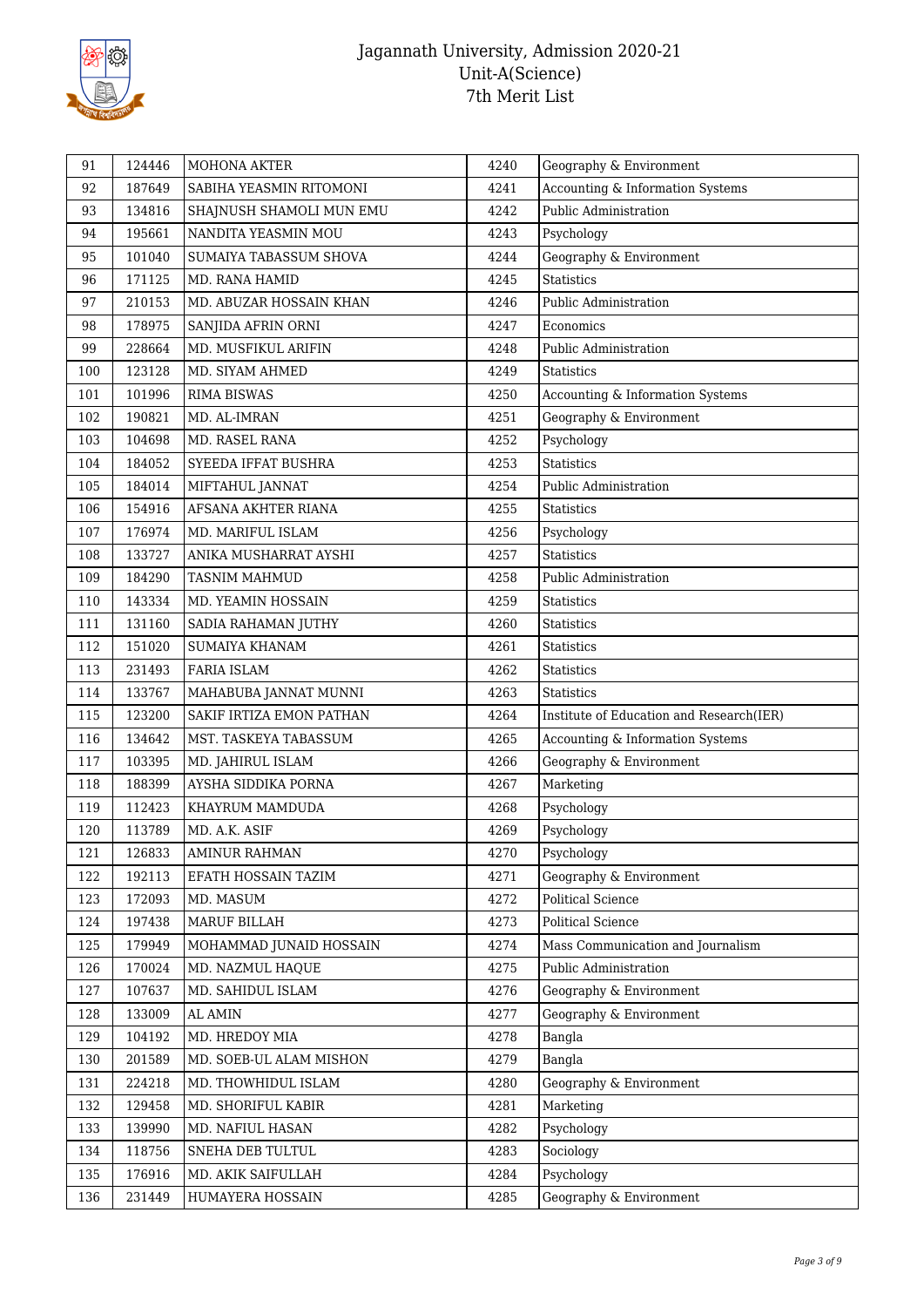

| 137 | 133739 | <b>MIM MOURE</b>           | 4286 | Geography & Environment                  |
|-----|--------|----------------------------|------|------------------------------------------|
| 138 | 118518 | KHALID HASAN AKASH         | 4287 | Geography & Environment                  |
| 139 | 184736 | MOST. NISHAT YESMIN MIM    | 4288 | Bangla                                   |
| 140 | 134728 | SYEDA UMME HANIFA          | 4289 | Psychology                               |
| 141 | 162093 | MD. MAINUL HOQUE MOHIM     | 4290 | Geography & Environment                  |
| 142 | 200848 | MONIRUL ISLAM              | 4291 | Anthropology                             |
| 143 | 155844 | SYEDA SADIA HABIB          | 4292 | Accounting & Information Systems         |
| 144 | 195308 | SADIA HELEN                | 4293 | Geography & Environment                  |
| 145 | 180059 | YEASIN ARAFAT              | 4294 | Geography & Environment                  |
| 146 | 211716 | MD. NAZMUS SAKIB           | 4295 | Geography & Environment                  |
| 147 | 186008 | <b>MARIA AKTER TAISHEE</b> | 4296 | Geography & Environment                  |
| 148 | 169858 | MD. MUNJURUL ISLAM         | 4297 | Bangla                                   |
| 149 | 144738 | MD. AL MOMIN               | 4298 | Geography & Environment                  |
| 150 | 122275 | MD. TUFAZZOL HOSSAIN       | 4299 | Psychology                               |
| 151 | 104767 | MD. FERDOUS AHAMMOD        | 4300 | Geography & Environment                  |
| 152 | 102371 | <b>ISRAT JAHAN PUSPO</b>   | 4301 | Public Administration                    |
| 153 | 229337 | MD. MIRZA SALA UDDIN       | 4302 | Public Administration                    |
| 154 | 223966 | MD. TANJIR HOSSEN          | 4303 | Geography & Environment                  |
| 155 | 105137 | MD. AL-AMIN                | 4304 | Geography & Environment                  |
| 156 | 203133 | SHOUROV CHANDRA BORMON     | 4306 | Marketing                                |
| 157 | 111211 | MAHI F SHIKDER             | 4307 | Institute of Education and Research(IER) |
| 158 | 133965 | <b>ARIFA KHATUN</b>        | 4308 | Geography & Environment                  |
| 159 | 221477 | MOHIUDDIN MUNSHI           | 4309 | Bangla                                   |
| 160 | 113984 | S. K. MAMUN HASAN          | 4310 | Bangla                                   |
| 161 | 196871 | MD. JAKARIA                | 4311 | Institute of Education and Research(IER) |
| 162 | 150014 | MEHEDI HASAN               | 4312 | Geography & Environment                  |
| 163 | 196449 | <b>ASRAFUL ALAM</b>        | 4313 | Geography & Environment                  |
| 164 | 128846 | SAZZAT RAHMAN SAHIL        | 4314 | Psychology                               |
| 165 | 226818 | SAIDUR RAHMAN SHANTO       | 4315 | Accounting & Information Systems         |
| 166 | 138672 | MD. KAJOL ISLAM            | 4316 | Geography & Environment                  |
| 167 | 121361 | MD. ABDUL MUKTADIR         | 4317 | Psychology                               |
| 168 | 206694 | <b>RIDOY MIA</b>           | 4318 | Geography & Environment                  |
| 169 | 225321 | MD.ZABER MAHMUD            | 4319 | Psychology                               |
| 170 | 104324 | ASHRAFUL ALAM              | 4320 | Geography & Environment                  |
| 171 | 109285 | ETTAHAD AHMED              | 4321 | Anthropology                             |
| 172 | 138524 | MD. KHORSHED ALAM          | 4322 | Institute of Education and Research(IER) |
| 173 | 155960 | SABIHA JAHAN MITA          | 4323 | Public Administration                    |
| 174 | 128833 | SHAKHAWAT HOSSAIN          | 4324 | Marketing                                |
| 175 | 114030 | <b>FAZLE RABBI</b>         | 4325 | Geography & Environment                  |
| 176 | 171782 | NILOTPAUL SEN              | 4326 | Psychology                               |
| 177 | 153027 | MST. SUMAYA SULTANA HIME   | 4327 | Geography & Environment                  |
| 178 | 111610 | DURRA MAKHNUN RISHA        | 4328 | Psychology                               |
| 179 | 102038 | A.N.M. SAKIBUL HASAN       | 4329 | Marketing                                |
| 180 | 164148 | MOST. TANHA TABASSUM       | 4330 | Geography & Environment                  |
| 181 | 182359 | MORIOM SHIKDER AOTOSHI     | 4331 | Geography & Environment                  |
| 182 | 188071 | MD.SOHEL RAHMAN            | 4332 | Institute of Modern Language(IML)        |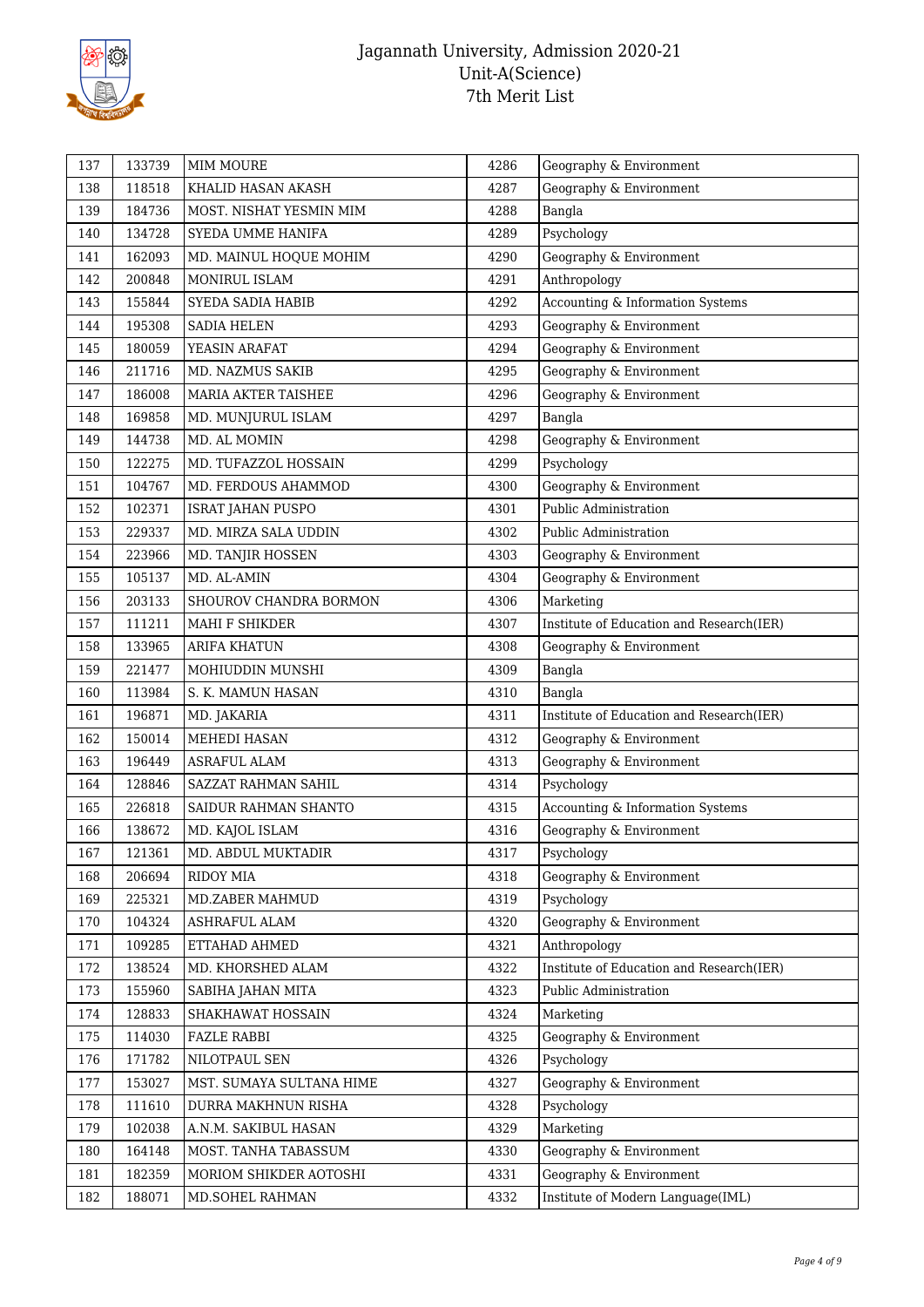

| 183 | 188168 | <b>ARPON SAHA</b>         | 4333 | Accounting & Information Systems  |
|-----|--------|---------------------------|------|-----------------------------------|
| 184 | 157565 | MAHIR FAISAL IBNE ZAKIR   | 4334 | Accounting & Information Systems  |
| 185 | 153235 | <b>NURAIN TABASSUM</b>    | 4335 | Accounting & Information Systems  |
| 186 | 182440 | <b>ANIKA</b>              | 4336 | Geography & Environment           |
| 187 | 144560 | MD. RAKIBUL HAQUE         | 4337 | Geography & Environment           |
| 188 | 153323 | SHEJUTI DASH KEYA         | 4338 | Psychology                        |
| 189 | 203539 | NASERATHUL JANNATH IFFATH | 4339 | Accounting & Information Systems  |
| 190 | 147787 | <b>MD.SABIR HOSSAIN</b>   | 4340 | Mass Communication and Journalism |
| 191 | 174342 | MD. MAHEDUL HASAN NIROB   | 4341 | Bangla                            |
| 192 | 219246 | MD. JUBAYER ABADIN        | 4342 | Psychology                        |
| 193 | 136469 | MD. MAHFUJ ALAM ANIK      | 4343 | Public Administration             |
| 194 | 208943 | KANIZ FATEMA MITU         | 4344 | Geography & Environment           |
| 195 | 100140 | NANDINY SAHA ROY          | 4345 | Marketing                         |
| 196 | 150862 | UMAMA KHAN OHEE           | 4346 | Public Administration             |
| 197 | 212767 | TANVIR AHAMED SHEMUL      | 4347 | Geography & Environment           |
| 198 | 153680 | <b>MORIUM SULTANA</b>     | 4348 | <b>Political Science</b>          |
| 199 | 153755 | MOST. NAZMA AKTER RAHA    | 4349 | Anthropology                      |
| 200 | 182704 | ANIKA TASNIM OHANA        | 4350 | Psychology                        |
| 201 | 224462 | IMMAMUL HOSSAIN PIYASH    | 4351 | Geography & Environment           |
| 202 | 130754 | <b>JUI BARMAN</b>         | 4352 | Psychology                        |
| 203 | 168029 | <b>SURAYA JANNAT</b>      | 4353 | Geography & Environment           |
| 204 | 148778 | <b>SOUROV PAL</b>         | 4354 | Geography & Environment           |
| 205 | 210189 | A.M. MUNTASIR MUSANNA     | 4355 | Public Administration             |
| 206 | 182848 | ADIBA KABIR MUNA          | 4356 | Geography & Environment           |
| 207 | 156654 | NUSRAT JAHAN              | 4357 | Marketing                         |
| 208 | 153771 | <b>ASHA PARVIN</b>        | 4358 | Geography & Environment           |
| 209 | 130541 | NADIRA AKTER              | 4359 | Marketing                         |
| 210 | 164902 | NUSRAT JARIN              | 4360 | Psychology                        |
| 211 | 164956 | MST. SULTANA KHATUN       | 4361 | Psychology                        |
| 212 | 113243 | MD. JAHANGIR HOSSEN       | 4362 | Psychology                        |
| 213 | 144879 | MD. HABIBUR BASAR         | 4363 | Mass Communication and Journalism |
| 214 | 153898 | AFIA FARJANA              | 4364 | Psychology                        |
| 215 | 202785 | MD. RAKIBUL HASAN         | 4365 | Bangla                            |
| 216 | 217295 | <b>SIRAJUM MUNIRA</b>     | 4366 | History                           |
| 217 | 110931 | MD. FAZLE RABBI           | 4367 | Political Science                 |
| 218 | 140669 | <b>SONIA AKTER</b>        | 4368 | Psychology                        |
| 219 | 187182 | MAHIM MASUD MIM           | 4369 | Geography & Environment           |
| 220 | 113402 | SHAFAT FAISAL KHOKON      | 4370 | Geography & Environment           |
| 221 | 100378 | JANNATUL NAYEEM JHUMA     | 4371 | Psychology                        |
| 222 | 174343 | MD. IMRAN KHAN            | 4372 | Political Science                 |
| 223 | 214137 | MD.FOISAL MAHMUD          | 4373 | Geography & Environment           |
| 224 | 221113 | RIAZ UDDIN AHMED          | 4374 | Geography & Environment           |
| 225 | 130670 | SOMAYA JANNAT             | 4375 | Psychology                        |
| 226 | 205649 | MD. LUTFUR RAHMAN         | 4376 | Psychology                        |
| 227 | 139516 | KONOK CHANDRA ROY         | 4377 | Geography & Environment           |
| 228 | 190091 | MD. ABU RAYHAN HRIDOY     | 4378 | Public Administration             |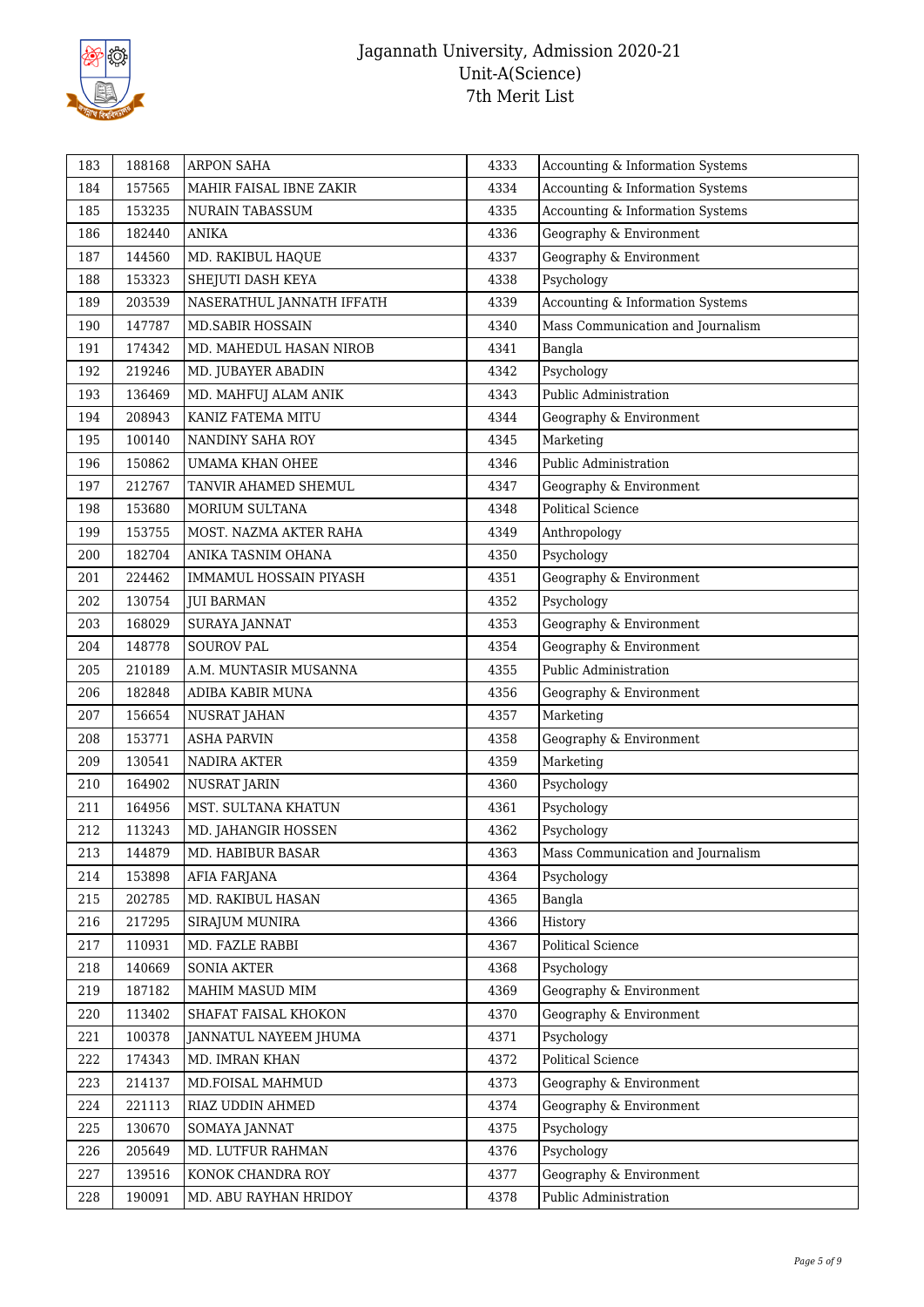

| 229 | 183590 | <b>SARAF ANISA</b>           | 4379 | Geography & Environment                  |
|-----|--------|------------------------------|------|------------------------------------------|
| 230 | 103547 | <b>SOHAN MAHMUD</b>          | 4380 | Mass Communication and Journalism        |
| 231 | 218042 | JANNATY FERDUSHI             | 4381 | Geography & Environment                  |
| 232 | 183537 | <b>ANISHA THAHSIN</b>        | 4382 | <b>Management Studies</b>                |
| 233 | 113435 | SHAHED AHMED NIAZ            | 4383 | Geography & Environment                  |
| 234 | 126412 | MD.MONIRUL ISLAM             | 4384 | Mass Communication and Journalism        |
| 235 | 184882 | KARIMA ISLAM                 | 4385 | Institute of Education and Research(IER) |
| 236 | 143066 | <b>ADITTO KUMAR</b>          | 4386 | <b>Management Studies</b>                |
| 237 | 177790 | <b>SUMAIYA NOOR LIRA</b>     | 4387 | Geography & Environment                  |
| 238 | 227204 | MOSA. ASMAUL HIKMA           | 4388 | Geography & Environment                  |
| 239 | 118923 | TAHSIN RAHMAN RITU           | 4389 | Mass Communication and Journalism        |
| 240 | 120658 | <b>SAIFUR RAHMAN</b>         | 4390 | Psychology                               |
| 241 | 183804 | <b>JANNATUL FERDAUSH</b>     | 4391 | Geography & Environment                  |
| 242 | 162852 | MD ABRAR ABEDIN ADIB         | 4392 | Institute of Education and Research(IER) |
| 243 | 161532 | MD. FARHAN-UL-ALAM           | 4393 | Psychology                               |
| 244 | 131363 | MST. JHORNA AKTER            | 4394 | Psychology                               |
| 245 | 192927 | MD. ALAUDDIN                 | 4395 | <b>Political Science</b>                 |
| 246 | 100541 | SHEKH AFSANA MIMI ARMIN      | 4396 | Psychology                               |
| 247 | 155967 | ROMAIYA SHARMIN RECHI        | 4397 | Institute of Education and Research(IER) |
| 248 | 190594 | <b>ENAM AHMED ZAFAR</b>      | 4398 | <b>Management Studies</b>                |
| 249 | 116730 | MD. ABDUL ALIM               | 4399 | <b>Management Studies</b>                |
| 250 | 184022 | <b>SUBARNA AKTER RUBY</b>    | 4400 | Geography & Environment                  |
| 251 | 135633 | MD. RUBAID MAHMUD            | 4401 | Public Administration                    |
| 252 | 217724 | <b>SAKERA MUSTARI</b>        | 4402 | Geography & Environment                  |
| 253 | 163039 | <b>RAZU DAS</b>              | 4403 | Geography & Environment                  |
| 254 | 219046 | KANIZ FARHANA OISHI          | 4404 | Psychology                               |
| 255 | 145747 | <b>MD.TAUSIF KABIR</b>       | 4405 | Psychology                               |
| 256 | 146260 | SHOHANUR RAHMAN RIFAT        | 4406 | Psychology                               |
| 257 | 207327 | MD. IMRAN HASAN              | 4407 | Institute of Education and Research(IER) |
| 258 | 123711 | <b>JOYA BISWAS</b>           | 4408 | Mass Communication and Journalism        |
| 259 | 116318 | MD. AZIZUL HAQUE             | 4409 | Psychology                               |
| 260 | 181441 | DULAL CHANDRA DAS            | 4410 | Psychology                               |
| 261 | 109654 | A. K. M. TOWHIDUJJAMAN SAKIB | 4411 | <b>Management Studies</b>                |
| 262 | 100945 | <b>TANJILA AKTER</b>         | 4412 | Institute of Education and Research(IER) |
| 263 | 179921 | KHALED BIN WALID SHAWON      | 4413 | Anthropology                             |
| 264 | 116384 | YESBIR UMMAYA BARSHON        | 4414 | <b>Management Studies</b>                |
| 265 | 178926 | SHAHELA AKTER ZUMUR          | 4415 | Social Work                              |
| 266 | 192289 | MD. NAZMUS SAKIB             | 4416 | <b>Political Science</b>                 |
| 267 | 185244 | ZANNATUL FERDOUS NIMU        | 4417 | Psychology                               |
| 268 | 191947 | AL IMRAN NAHID               | 4418 | Psychology                               |
| 269 | 155674 | SAYAMA AKTER RIMI            | 4419 | Psychology                               |
| 270 | 174237 | ARIFUR RAHMAN                | 4420 | Psychology                               |
| 271 | 209066 | SUCHETA SARKAR SATHI         | 4421 | Psychology                               |
| 272 | 104660 | MD. NAZMUL HAQUE             | 4422 | Political Science                        |
| 273 | 185586 | SADIA TUZ JAHURA             | 4423 | Psychology                               |
| 274 | 118211 | MD. RABBI PK                 | 4424 | <b>Management Studies</b>                |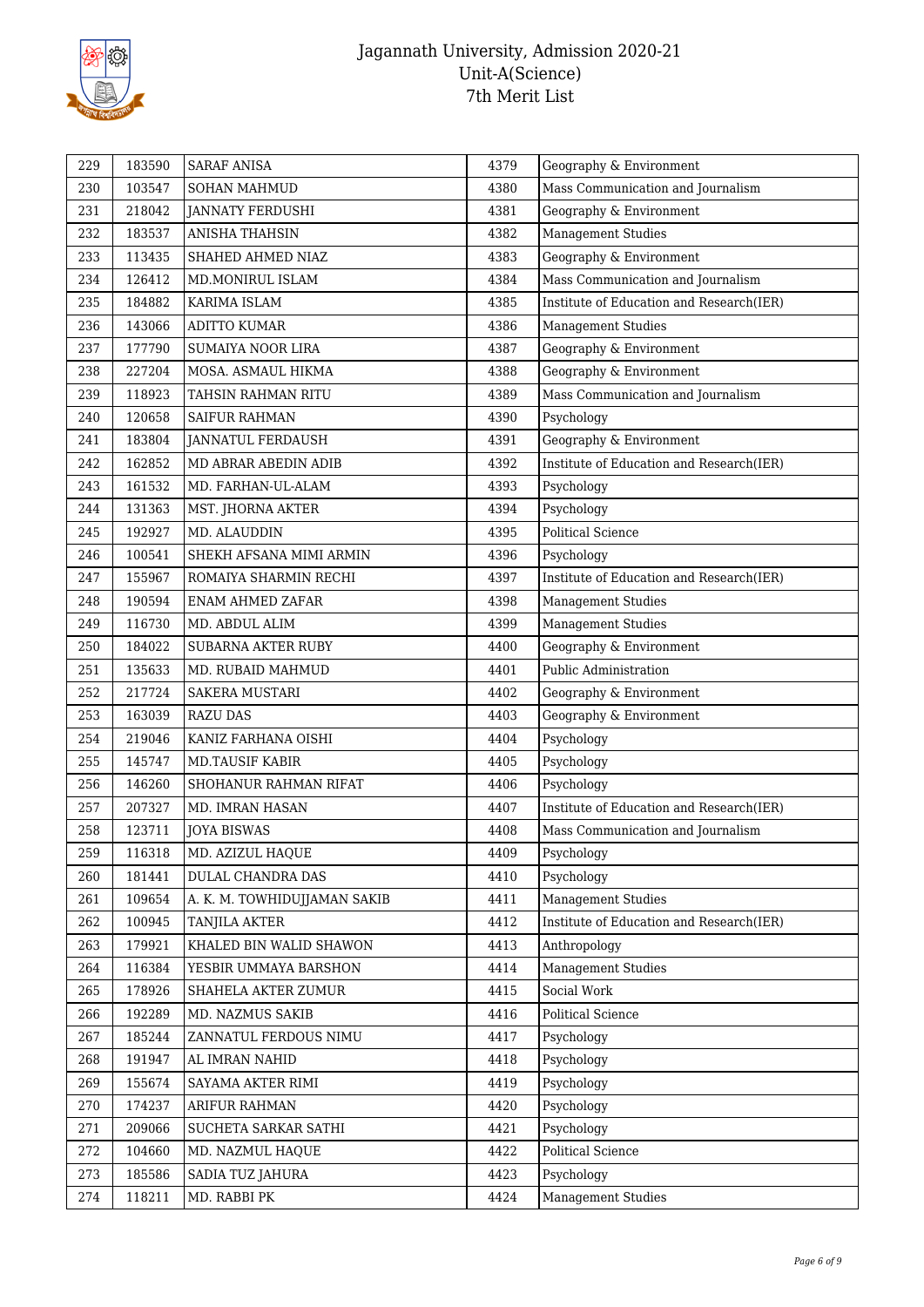

| 276<br>111990<br>4426<br><b>Political Science</b><br>MISS. SUMAYA YASMIN JUTHI<br>277<br>177863<br>NISAT SALSABIL SHIRIN<br>4427<br><b>Political Science</b><br>118774<br>4428<br>Psychology<br>278<br>MARIHA KUMKUM OMI<br><b>Management Studies</b><br>279<br>168586<br>MD. SAGOR ALI<br>4429<br>Institute of Modern Language(IML)<br>280<br>4430<br>125355<br>MD. JAWAD HASAN<br>281<br>191792<br>MD. SHAHIDUL ISLAM<br>4431<br>Psychology<br>282<br>221126<br><b>RANA MAITRA</b><br>4432<br>Psychology<br>Psychology<br>283<br>227727<br>4433<br>MITU AKTER MIM<br>Anthropology<br>284<br>101114<br>ORPITA EYERIN<br>4434<br>185570<br>4435<br><b>Management Studies</b><br>285<br>MOST. ISRAT JAHAN ONI<br>Management Studies<br>286<br>143961<br>TANZINA FATEMA<br>4436<br>287<br>225795<br>Psychology<br>MD.TAMIM IQBAL<br>4437<br>Sociology<br>288<br>110147<br>K.M. SHUKATEB MEHBUB SAIKAT<br>4438<br>289<br>230163<br>4439<br>Psychology<br>MD. WAHIDUJJAMAN<br>137181<br>Psychology<br>290<br>MD. SADDAM HOSEN<br>4440<br>291<br>138713<br>4441<br>CHANDRO KANTA ROY<br>Psychology<br>Psychology<br>292<br>191341<br>4442<br>SHISHIR AHMED SAIKAT<br><b>Islamic Studies</b><br>111301<br>4443<br>293<br>SAYED RAKIBUL ALAM<br>294<br>119427<br>ABANTIKA DEY<br>4444<br>Anthropology<br>Psychology<br>295<br>134442<br>4445<br>MST. SHARMIN ARA<br>214746<br>Psychology<br>296<br>MST. RIMA KHATUN<br>4446<br>Management Studies<br>297<br>193849<br>4447<br>BRISTI RANI BARMAN<br>Psychology<br>298<br>111185<br>MEHEDI HASAN SHAHEEN<br>4448<br>112730<br><b>Management Studies</b><br>299<br>MST. MIM KHATUN<br>4449<br>Management Studies<br>179521<br><b>ASMA AKTER</b><br>300<br>4450<br>Psychology<br>301<br>149869<br>MD. MAYNUL ISLAM<br>4451<br>302<br>Psychology<br>137065<br><b>DEBA ROY</b><br>4452<br>303<br>156989<br>Philosophy<br><b>TANIA AKTER TANI</b><br>4453<br>304<br>199676<br>4454<br><b>Political Science</b><br>KAMUL CHANDRA DAS<br>305<br>175202<br>MD. ALIMUL ISLAM<br>4455<br><b>Management Studies</b><br>143451<br>AL HOSSAIN SAZZAD<br>4456<br>Political Science<br>306<br>307<br>190924<br>4457<br>Anthropology<br>SHAFKAT SHARIF BHUIYAN<br>Institute of Modern Language(IML)<br>308<br>111515<br>MD. AMANULLAH RAIHAN<br>4458<br>309<br>194194<br>SAMIHA ISLAM<br>4459<br>Anthropology<br>310<br>122277<br>MD. TANVIR HASAN<br>4460<br>Political Science<br>225949<br>4461<br>311<br>MD. MASUDUR RAHMAN<br>Islamic History and Culture<br>312<br>4462<br><b>Islamic Studies</b><br>181838<br>MD. ABU BAKAR<br>169692<br>313<br>HASAN MUHAMMAD MURSHED<br>4463<br>Institute of Modern Language(IML)<br>224201<br>MD. FOYSAL MIA<br>4464<br>Philosophy<br>314<br>315<br>162184<br>ABDULLAH AL-MUAZ<br>4465<br>Institute of Modern Language(IML)<br>316<br>231668<br>SAIDA SIDDIKA<br>4466<br>Anthropology<br>317<br>168329<br>MD. SHOHANUR RAHMAN<br>4467<br>History<br>Philosophy<br>318<br>171525<br>MOSTAK HASNAT<br>4468<br>187472<br>Institute of Modern Language(IML)<br>319<br>M. RAFIUL BAHAR RAFI<br>4469 | 275 | 150657 | MD. ALAMIN - AL-SHAHARIA | 4425 | <b>Management Studies</b>         |
|-----------------------------------------------------------------------------------------------------------------------------------------------------------------------------------------------------------------------------------------------------------------------------------------------------------------------------------------------------------------------------------------------------------------------------------------------------------------------------------------------------------------------------------------------------------------------------------------------------------------------------------------------------------------------------------------------------------------------------------------------------------------------------------------------------------------------------------------------------------------------------------------------------------------------------------------------------------------------------------------------------------------------------------------------------------------------------------------------------------------------------------------------------------------------------------------------------------------------------------------------------------------------------------------------------------------------------------------------------------------------------------------------------------------------------------------------------------------------------------------------------------------------------------------------------------------------------------------------------------------------------------------------------------------------------------------------------------------------------------------------------------------------------------------------------------------------------------------------------------------------------------------------------------------------------------------------------------------------------------------------------------------------------------------------------------------------------------------------------------------------------------------------------------------------------------------------------------------------------------------------------------------------------------------------------------------------------------------------------------------------------------------------------------------------------------------------------------------------------------------------------------------------------------------------------------------------------------------------------------------------------------------------------------------------------------------------------------------------------------------------------------------------------------------------------------------------------------------------------------------------------------------------------------------------------------------------------------------------------------------------------------------------------------------------------------------|-----|--------|--------------------------|------|-----------------------------------|
|                                                                                                                                                                                                                                                                                                                                                                                                                                                                                                                                                                                                                                                                                                                                                                                                                                                                                                                                                                                                                                                                                                                                                                                                                                                                                                                                                                                                                                                                                                                                                                                                                                                                                                                                                                                                                                                                                                                                                                                                                                                                                                                                                                                                                                                                                                                                                                                                                                                                                                                                                                                                                                                                                                                                                                                                                                                                                                                                                                                                                                                                 |     |        |                          |      |                                   |
|                                                                                                                                                                                                                                                                                                                                                                                                                                                                                                                                                                                                                                                                                                                                                                                                                                                                                                                                                                                                                                                                                                                                                                                                                                                                                                                                                                                                                                                                                                                                                                                                                                                                                                                                                                                                                                                                                                                                                                                                                                                                                                                                                                                                                                                                                                                                                                                                                                                                                                                                                                                                                                                                                                                                                                                                                                                                                                                                                                                                                                                                 |     |        |                          |      |                                   |
|                                                                                                                                                                                                                                                                                                                                                                                                                                                                                                                                                                                                                                                                                                                                                                                                                                                                                                                                                                                                                                                                                                                                                                                                                                                                                                                                                                                                                                                                                                                                                                                                                                                                                                                                                                                                                                                                                                                                                                                                                                                                                                                                                                                                                                                                                                                                                                                                                                                                                                                                                                                                                                                                                                                                                                                                                                                                                                                                                                                                                                                                 |     |        |                          |      |                                   |
|                                                                                                                                                                                                                                                                                                                                                                                                                                                                                                                                                                                                                                                                                                                                                                                                                                                                                                                                                                                                                                                                                                                                                                                                                                                                                                                                                                                                                                                                                                                                                                                                                                                                                                                                                                                                                                                                                                                                                                                                                                                                                                                                                                                                                                                                                                                                                                                                                                                                                                                                                                                                                                                                                                                                                                                                                                                                                                                                                                                                                                                                 |     |        |                          |      |                                   |
|                                                                                                                                                                                                                                                                                                                                                                                                                                                                                                                                                                                                                                                                                                                                                                                                                                                                                                                                                                                                                                                                                                                                                                                                                                                                                                                                                                                                                                                                                                                                                                                                                                                                                                                                                                                                                                                                                                                                                                                                                                                                                                                                                                                                                                                                                                                                                                                                                                                                                                                                                                                                                                                                                                                                                                                                                                                                                                                                                                                                                                                                 |     |        |                          |      |                                   |
|                                                                                                                                                                                                                                                                                                                                                                                                                                                                                                                                                                                                                                                                                                                                                                                                                                                                                                                                                                                                                                                                                                                                                                                                                                                                                                                                                                                                                                                                                                                                                                                                                                                                                                                                                                                                                                                                                                                                                                                                                                                                                                                                                                                                                                                                                                                                                                                                                                                                                                                                                                                                                                                                                                                                                                                                                                                                                                                                                                                                                                                                 |     |        |                          |      |                                   |
|                                                                                                                                                                                                                                                                                                                                                                                                                                                                                                                                                                                                                                                                                                                                                                                                                                                                                                                                                                                                                                                                                                                                                                                                                                                                                                                                                                                                                                                                                                                                                                                                                                                                                                                                                                                                                                                                                                                                                                                                                                                                                                                                                                                                                                                                                                                                                                                                                                                                                                                                                                                                                                                                                                                                                                                                                                                                                                                                                                                                                                                                 |     |        |                          |      |                                   |
|                                                                                                                                                                                                                                                                                                                                                                                                                                                                                                                                                                                                                                                                                                                                                                                                                                                                                                                                                                                                                                                                                                                                                                                                                                                                                                                                                                                                                                                                                                                                                                                                                                                                                                                                                                                                                                                                                                                                                                                                                                                                                                                                                                                                                                                                                                                                                                                                                                                                                                                                                                                                                                                                                                                                                                                                                                                                                                                                                                                                                                                                 |     |        |                          |      |                                   |
|                                                                                                                                                                                                                                                                                                                                                                                                                                                                                                                                                                                                                                                                                                                                                                                                                                                                                                                                                                                                                                                                                                                                                                                                                                                                                                                                                                                                                                                                                                                                                                                                                                                                                                                                                                                                                                                                                                                                                                                                                                                                                                                                                                                                                                                                                                                                                                                                                                                                                                                                                                                                                                                                                                                                                                                                                                                                                                                                                                                                                                                                 |     |        |                          |      |                                   |
|                                                                                                                                                                                                                                                                                                                                                                                                                                                                                                                                                                                                                                                                                                                                                                                                                                                                                                                                                                                                                                                                                                                                                                                                                                                                                                                                                                                                                                                                                                                                                                                                                                                                                                                                                                                                                                                                                                                                                                                                                                                                                                                                                                                                                                                                                                                                                                                                                                                                                                                                                                                                                                                                                                                                                                                                                                                                                                                                                                                                                                                                 |     |        |                          |      |                                   |
|                                                                                                                                                                                                                                                                                                                                                                                                                                                                                                                                                                                                                                                                                                                                                                                                                                                                                                                                                                                                                                                                                                                                                                                                                                                                                                                                                                                                                                                                                                                                                                                                                                                                                                                                                                                                                                                                                                                                                                                                                                                                                                                                                                                                                                                                                                                                                                                                                                                                                                                                                                                                                                                                                                                                                                                                                                                                                                                                                                                                                                                                 |     |        |                          |      |                                   |
|                                                                                                                                                                                                                                                                                                                                                                                                                                                                                                                                                                                                                                                                                                                                                                                                                                                                                                                                                                                                                                                                                                                                                                                                                                                                                                                                                                                                                                                                                                                                                                                                                                                                                                                                                                                                                                                                                                                                                                                                                                                                                                                                                                                                                                                                                                                                                                                                                                                                                                                                                                                                                                                                                                                                                                                                                                                                                                                                                                                                                                                                 |     |        |                          |      |                                   |
|                                                                                                                                                                                                                                                                                                                                                                                                                                                                                                                                                                                                                                                                                                                                                                                                                                                                                                                                                                                                                                                                                                                                                                                                                                                                                                                                                                                                                                                                                                                                                                                                                                                                                                                                                                                                                                                                                                                                                                                                                                                                                                                                                                                                                                                                                                                                                                                                                                                                                                                                                                                                                                                                                                                                                                                                                                                                                                                                                                                                                                                                 |     |        |                          |      |                                   |
|                                                                                                                                                                                                                                                                                                                                                                                                                                                                                                                                                                                                                                                                                                                                                                                                                                                                                                                                                                                                                                                                                                                                                                                                                                                                                                                                                                                                                                                                                                                                                                                                                                                                                                                                                                                                                                                                                                                                                                                                                                                                                                                                                                                                                                                                                                                                                                                                                                                                                                                                                                                                                                                                                                                                                                                                                                                                                                                                                                                                                                                                 |     |        |                          |      |                                   |
|                                                                                                                                                                                                                                                                                                                                                                                                                                                                                                                                                                                                                                                                                                                                                                                                                                                                                                                                                                                                                                                                                                                                                                                                                                                                                                                                                                                                                                                                                                                                                                                                                                                                                                                                                                                                                                                                                                                                                                                                                                                                                                                                                                                                                                                                                                                                                                                                                                                                                                                                                                                                                                                                                                                                                                                                                                                                                                                                                                                                                                                                 |     |        |                          |      |                                   |
|                                                                                                                                                                                                                                                                                                                                                                                                                                                                                                                                                                                                                                                                                                                                                                                                                                                                                                                                                                                                                                                                                                                                                                                                                                                                                                                                                                                                                                                                                                                                                                                                                                                                                                                                                                                                                                                                                                                                                                                                                                                                                                                                                                                                                                                                                                                                                                                                                                                                                                                                                                                                                                                                                                                                                                                                                                                                                                                                                                                                                                                                 |     |        |                          |      |                                   |
|                                                                                                                                                                                                                                                                                                                                                                                                                                                                                                                                                                                                                                                                                                                                                                                                                                                                                                                                                                                                                                                                                                                                                                                                                                                                                                                                                                                                                                                                                                                                                                                                                                                                                                                                                                                                                                                                                                                                                                                                                                                                                                                                                                                                                                                                                                                                                                                                                                                                                                                                                                                                                                                                                                                                                                                                                                                                                                                                                                                                                                                                 |     |        |                          |      |                                   |
|                                                                                                                                                                                                                                                                                                                                                                                                                                                                                                                                                                                                                                                                                                                                                                                                                                                                                                                                                                                                                                                                                                                                                                                                                                                                                                                                                                                                                                                                                                                                                                                                                                                                                                                                                                                                                                                                                                                                                                                                                                                                                                                                                                                                                                                                                                                                                                                                                                                                                                                                                                                                                                                                                                                                                                                                                                                                                                                                                                                                                                                                 |     |        |                          |      |                                   |
|                                                                                                                                                                                                                                                                                                                                                                                                                                                                                                                                                                                                                                                                                                                                                                                                                                                                                                                                                                                                                                                                                                                                                                                                                                                                                                                                                                                                                                                                                                                                                                                                                                                                                                                                                                                                                                                                                                                                                                                                                                                                                                                                                                                                                                                                                                                                                                                                                                                                                                                                                                                                                                                                                                                                                                                                                                                                                                                                                                                                                                                                 |     |        |                          |      |                                   |
|                                                                                                                                                                                                                                                                                                                                                                                                                                                                                                                                                                                                                                                                                                                                                                                                                                                                                                                                                                                                                                                                                                                                                                                                                                                                                                                                                                                                                                                                                                                                                                                                                                                                                                                                                                                                                                                                                                                                                                                                                                                                                                                                                                                                                                                                                                                                                                                                                                                                                                                                                                                                                                                                                                                                                                                                                                                                                                                                                                                                                                                                 |     |        |                          |      |                                   |
|                                                                                                                                                                                                                                                                                                                                                                                                                                                                                                                                                                                                                                                                                                                                                                                                                                                                                                                                                                                                                                                                                                                                                                                                                                                                                                                                                                                                                                                                                                                                                                                                                                                                                                                                                                                                                                                                                                                                                                                                                                                                                                                                                                                                                                                                                                                                                                                                                                                                                                                                                                                                                                                                                                                                                                                                                                                                                                                                                                                                                                                                 |     |        |                          |      |                                   |
|                                                                                                                                                                                                                                                                                                                                                                                                                                                                                                                                                                                                                                                                                                                                                                                                                                                                                                                                                                                                                                                                                                                                                                                                                                                                                                                                                                                                                                                                                                                                                                                                                                                                                                                                                                                                                                                                                                                                                                                                                                                                                                                                                                                                                                                                                                                                                                                                                                                                                                                                                                                                                                                                                                                                                                                                                                                                                                                                                                                                                                                                 |     |        |                          |      |                                   |
|                                                                                                                                                                                                                                                                                                                                                                                                                                                                                                                                                                                                                                                                                                                                                                                                                                                                                                                                                                                                                                                                                                                                                                                                                                                                                                                                                                                                                                                                                                                                                                                                                                                                                                                                                                                                                                                                                                                                                                                                                                                                                                                                                                                                                                                                                                                                                                                                                                                                                                                                                                                                                                                                                                                                                                                                                                                                                                                                                                                                                                                                 |     |        |                          |      |                                   |
|                                                                                                                                                                                                                                                                                                                                                                                                                                                                                                                                                                                                                                                                                                                                                                                                                                                                                                                                                                                                                                                                                                                                                                                                                                                                                                                                                                                                                                                                                                                                                                                                                                                                                                                                                                                                                                                                                                                                                                                                                                                                                                                                                                                                                                                                                                                                                                                                                                                                                                                                                                                                                                                                                                                                                                                                                                                                                                                                                                                                                                                                 |     |        |                          |      |                                   |
|                                                                                                                                                                                                                                                                                                                                                                                                                                                                                                                                                                                                                                                                                                                                                                                                                                                                                                                                                                                                                                                                                                                                                                                                                                                                                                                                                                                                                                                                                                                                                                                                                                                                                                                                                                                                                                                                                                                                                                                                                                                                                                                                                                                                                                                                                                                                                                                                                                                                                                                                                                                                                                                                                                                                                                                                                                                                                                                                                                                                                                                                 |     |        |                          |      |                                   |
|                                                                                                                                                                                                                                                                                                                                                                                                                                                                                                                                                                                                                                                                                                                                                                                                                                                                                                                                                                                                                                                                                                                                                                                                                                                                                                                                                                                                                                                                                                                                                                                                                                                                                                                                                                                                                                                                                                                                                                                                                                                                                                                                                                                                                                                                                                                                                                                                                                                                                                                                                                                                                                                                                                                                                                                                                                                                                                                                                                                                                                                                 |     |        |                          |      |                                   |
|                                                                                                                                                                                                                                                                                                                                                                                                                                                                                                                                                                                                                                                                                                                                                                                                                                                                                                                                                                                                                                                                                                                                                                                                                                                                                                                                                                                                                                                                                                                                                                                                                                                                                                                                                                                                                                                                                                                                                                                                                                                                                                                                                                                                                                                                                                                                                                                                                                                                                                                                                                                                                                                                                                                                                                                                                                                                                                                                                                                                                                                                 |     |        |                          |      |                                   |
|                                                                                                                                                                                                                                                                                                                                                                                                                                                                                                                                                                                                                                                                                                                                                                                                                                                                                                                                                                                                                                                                                                                                                                                                                                                                                                                                                                                                                                                                                                                                                                                                                                                                                                                                                                                                                                                                                                                                                                                                                                                                                                                                                                                                                                                                                                                                                                                                                                                                                                                                                                                                                                                                                                                                                                                                                                                                                                                                                                                                                                                                 |     |        |                          |      |                                   |
|                                                                                                                                                                                                                                                                                                                                                                                                                                                                                                                                                                                                                                                                                                                                                                                                                                                                                                                                                                                                                                                                                                                                                                                                                                                                                                                                                                                                                                                                                                                                                                                                                                                                                                                                                                                                                                                                                                                                                                                                                                                                                                                                                                                                                                                                                                                                                                                                                                                                                                                                                                                                                                                                                                                                                                                                                                                                                                                                                                                                                                                                 |     |        |                          |      |                                   |
|                                                                                                                                                                                                                                                                                                                                                                                                                                                                                                                                                                                                                                                                                                                                                                                                                                                                                                                                                                                                                                                                                                                                                                                                                                                                                                                                                                                                                                                                                                                                                                                                                                                                                                                                                                                                                                                                                                                                                                                                                                                                                                                                                                                                                                                                                                                                                                                                                                                                                                                                                                                                                                                                                                                                                                                                                                                                                                                                                                                                                                                                 |     |        |                          |      |                                   |
|                                                                                                                                                                                                                                                                                                                                                                                                                                                                                                                                                                                                                                                                                                                                                                                                                                                                                                                                                                                                                                                                                                                                                                                                                                                                                                                                                                                                                                                                                                                                                                                                                                                                                                                                                                                                                                                                                                                                                                                                                                                                                                                                                                                                                                                                                                                                                                                                                                                                                                                                                                                                                                                                                                                                                                                                                                                                                                                                                                                                                                                                 |     |        |                          |      |                                   |
|                                                                                                                                                                                                                                                                                                                                                                                                                                                                                                                                                                                                                                                                                                                                                                                                                                                                                                                                                                                                                                                                                                                                                                                                                                                                                                                                                                                                                                                                                                                                                                                                                                                                                                                                                                                                                                                                                                                                                                                                                                                                                                                                                                                                                                                                                                                                                                                                                                                                                                                                                                                                                                                                                                                                                                                                                                                                                                                                                                                                                                                                 |     |        |                          |      |                                   |
|                                                                                                                                                                                                                                                                                                                                                                                                                                                                                                                                                                                                                                                                                                                                                                                                                                                                                                                                                                                                                                                                                                                                                                                                                                                                                                                                                                                                                                                                                                                                                                                                                                                                                                                                                                                                                                                                                                                                                                                                                                                                                                                                                                                                                                                                                                                                                                                                                                                                                                                                                                                                                                                                                                                                                                                                                                                                                                                                                                                                                                                                 |     |        |                          |      |                                   |
|                                                                                                                                                                                                                                                                                                                                                                                                                                                                                                                                                                                                                                                                                                                                                                                                                                                                                                                                                                                                                                                                                                                                                                                                                                                                                                                                                                                                                                                                                                                                                                                                                                                                                                                                                                                                                                                                                                                                                                                                                                                                                                                                                                                                                                                                                                                                                                                                                                                                                                                                                                                                                                                                                                                                                                                                                                                                                                                                                                                                                                                                 |     |        |                          |      |                                   |
|                                                                                                                                                                                                                                                                                                                                                                                                                                                                                                                                                                                                                                                                                                                                                                                                                                                                                                                                                                                                                                                                                                                                                                                                                                                                                                                                                                                                                                                                                                                                                                                                                                                                                                                                                                                                                                                                                                                                                                                                                                                                                                                                                                                                                                                                                                                                                                                                                                                                                                                                                                                                                                                                                                                                                                                                                                                                                                                                                                                                                                                                 |     |        |                          |      |                                   |
|                                                                                                                                                                                                                                                                                                                                                                                                                                                                                                                                                                                                                                                                                                                                                                                                                                                                                                                                                                                                                                                                                                                                                                                                                                                                                                                                                                                                                                                                                                                                                                                                                                                                                                                                                                                                                                                                                                                                                                                                                                                                                                                                                                                                                                                                                                                                                                                                                                                                                                                                                                                                                                                                                                                                                                                                                                                                                                                                                                                                                                                                 |     |        |                          |      |                                   |
|                                                                                                                                                                                                                                                                                                                                                                                                                                                                                                                                                                                                                                                                                                                                                                                                                                                                                                                                                                                                                                                                                                                                                                                                                                                                                                                                                                                                                                                                                                                                                                                                                                                                                                                                                                                                                                                                                                                                                                                                                                                                                                                                                                                                                                                                                                                                                                                                                                                                                                                                                                                                                                                                                                                                                                                                                                                                                                                                                                                                                                                                 |     |        |                          |      |                                   |
|                                                                                                                                                                                                                                                                                                                                                                                                                                                                                                                                                                                                                                                                                                                                                                                                                                                                                                                                                                                                                                                                                                                                                                                                                                                                                                                                                                                                                                                                                                                                                                                                                                                                                                                                                                                                                                                                                                                                                                                                                                                                                                                                                                                                                                                                                                                                                                                                                                                                                                                                                                                                                                                                                                                                                                                                                                                                                                                                                                                                                                                                 |     |        |                          |      |                                   |
|                                                                                                                                                                                                                                                                                                                                                                                                                                                                                                                                                                                                                                                                                                                                                                                                                                                                                                                                                                                                                                                                                                                                                                                                                                                                                                                                                                                                                                                                                                                                                                                                                                                                                                                                                                                                                                                                                                                                                                                                                                                                                                                                                                                                                                                                                                                                                                                                                                                                                                                                                                                                                                                                                                                                                                                                                                                                                                                                                                                                                                                                 |     |        |                          |      |                                   |
|                                                                                                                                                                                                                                                                                                                                                                                                                                                                                                                                                                                                                                                                                                                                                                                                                                                                                                                                                                                                                                                                                                                                                                                                                                                                                                                                                                                                                                                                                                                                                                                                                                                                                                                                                                                                                                                                                                                                                                                                                                                                                                                                                                                                                                                                                                                                                                                                                                                                                                                                                                                                                                                                                                                                                                                                                                                                                                                                                                                                                                                                 |     |        |                          |      |                                   |
|                                                                                                                                                                                                                                                                                                                                                                                                                                                                                                                                                                                                                                                                                                                                                                                                                                                                                                                                                                                                                                                                                                                                                                                                                                                                                                                                                                                                                                                                                                                                                                                                                                                                                                                                                                                                                                                                                                                                                                                                                                                                                                                                                                                                                                                                                                                                                                                                                                                                                                                                                                                                                                                                                                                                                                                                                                                                                                                                                                                                                                                                 |     |        |                          |      |                                   |
|                                                                                                                                                                                                                                                                                                                                                                                                                                                                                                                                                                                                                                                                                                                                                                                                                                                                                                                                                                                                                                                                                                                                                                                                                                                                                                                                                                                                                                                                                                                                                                                                                                                                                                                                                                                                                                                                                                                                                                                                                                                                                                                                                                                                                                                                                                                                                                                                                                                                                                                                                                                                                                                                                                                                                                                                                                                                                                                                                                                                                                                                 |     |        |                          |      |                                   |
|                                                                                                                                                                                                                                                                                                                                                                                                                                                                                                                                                                                                                                                                                                                                                                                                                                                                                                                                                                                                                                                                                                                                                                                                                                                                                                                                                                                                                                                                                                                                                                                                                                                                                                                                                                                                                                                                                                                                                                                                                                                                                                                                                                                                                                                                                                                                                                                                                                                                                                                                                                                                                                                                                                                                                                                                                                                                                                                                                                                                                                                                 |     |        |                          |      |                                   |
|                                                                                                                                                                                                                                                                                                                                                                                                                                                                                                                                                                                                                                                                                                                                                                                                                                                                                                                                                                                                                                                                                                                                                                                                                                                                                                                                                                                                                                                                                                                                                                                                                                                                                                                                                                                                                                                                                                                                                                                                                                                                                                                                                                                                                                                                                                                                                                                                                                                                                                                                                                                                                                                                                                                                                                                                                                                                                                                                                                                                                                                                 |     |        |                          |      |                                   |
|                                                                                                                                                                                                                                                                                                                                                                                                                                                                                                                                                                                                                                                                                                                                                                                                                                                                                                                                                                                                                                                                                                                                                                                                                                                                                                                                                                                                                                                                                                                                                                                                                                                                                                                                                                                                                                                                                                                                                                                                                                                                                                                                                                                                                                                                                                                                                                                                                                                                                                                                                                                                                                                                                                                                                                                                                                                                                                                                                                                                                                                                 | 320 | 227172 | <b>ISRAT JAHAN</b>       | 4470 | Institute of Modern Language(IML) |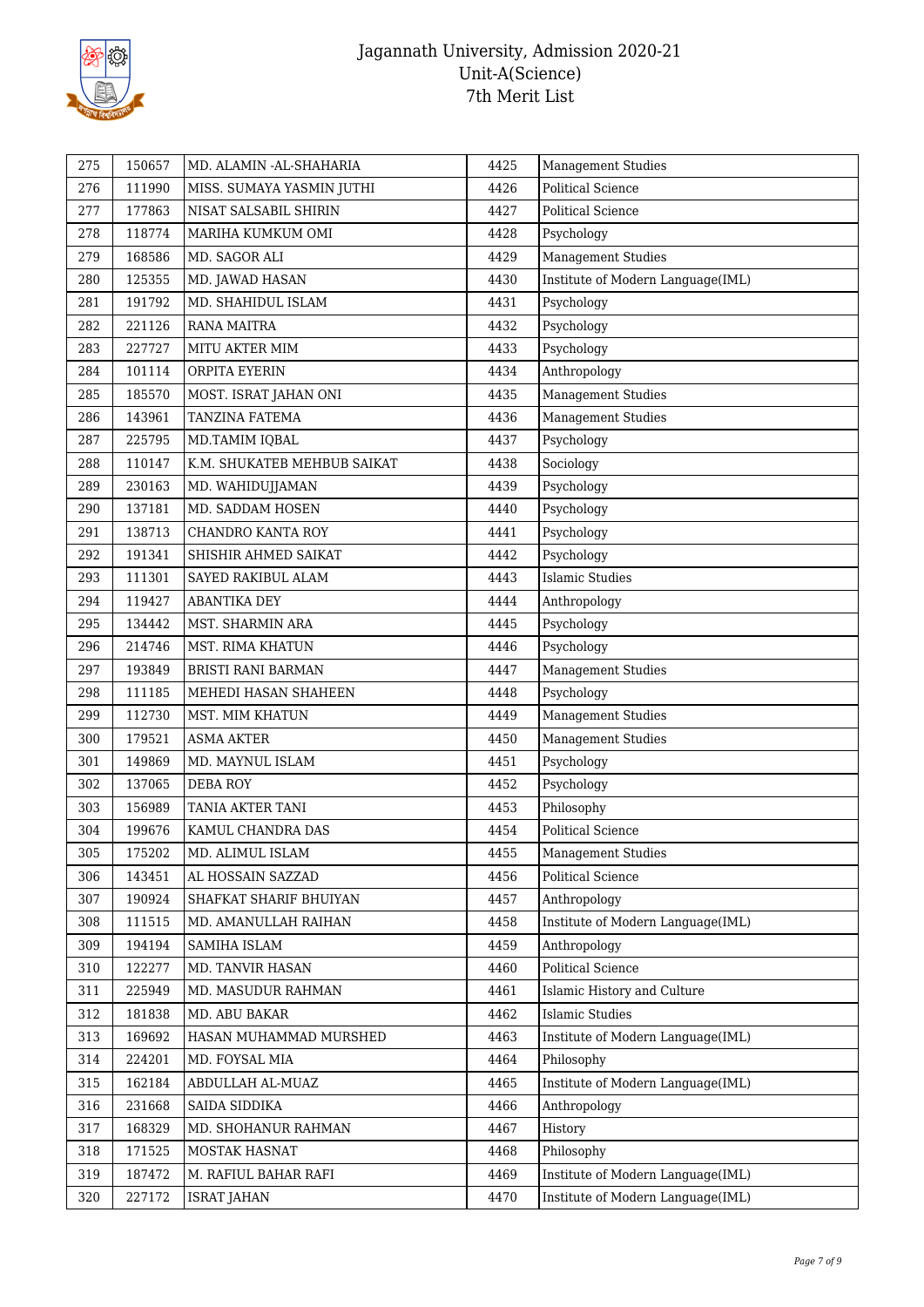

| 321 | 141937 | ASHFAK FOYSOL                      | 4471 | Institute of Modern Language(IML) |
|-----|--------|------------------------------------|------|-----------------------------------|
| 322 | 167208 | TURJOY CHANDRA KARMOKAR            | 4472 | History                           |
| 323 | 177533 | NUSRAT JAHAN                       | 4473 | Philosophy                        |
| 324 | 220033 | <b>AFRIN JAHAN</b>                 | 4474 | Philosophy                        |
| 325 | 157436 | TASNIM SARKAR KOWSHIK              | 4475 | History                           |
| 326 | 189177 | SAJJAD HOSSAIN SIFAT               | 4476 | Sociology                         |
| 327 | 170242 | MD. TANVIR AHMED NIME              | 4477 | History                           |
| 328 | 133719 | DELWARA ATIQA                      | 4478 | History                           |
| 329 | 153133 | NISHAT SULTANA                     | 4479 | Sociology                         |
| 330 | 215887 | MD. HUMAYUN KABIR ANTOR            | 4480 | Social Work                       |
| 331 | 117304 | KAIUM MAHMUD KAFI                  | 4481 | Anthropology                      |
| 332 | 153238 | <b>SAMIA TAHSIN</b>                | 4482 | Sociology                         |
| 333 | 182462 | JANNATUL FERDUS EMO                | 4483 | Philosophy                        |
| 334 | 142115 | PARMITA SAHA SETU                  | 4484 | Institute of Modern Language(IML) |
| 335 | 120235 | HIRONMOY DEB ROY                   | 4485 | Sociology                         |
| 336 | 153368 | HABIBA AZMI PROVA                  | 4486 | History                           |
| 337 | 177759 | <b>SURAIYA KHAN RATRI</b>          | 4487 | Sociology                         |
| 338 | 133169 | AHSANUL MAHER NIAZ                 | 4488 | History                           |
| 339 | 139997 | MD. SAMIUL ISLAM                   | 4489 | Sociology                         |
| 340 | 168046 | <b>GALIB KAUSER</b>                | 4490 | Sociology                         |
| 341 | 188883 | TAWSIF AHMED                       | 4491 | Institute of Modern Language(IML) |
| 342 | 216613 | TASFIA TABASSUM TUBA               | 4492 | History                           |
| 343 | 164822 | MST. RUMMANUL JANNAT CHOWDHURY     | 4493 | <b>Islamic Studies</b>            |
| 344 | 102398 | MIRZA REDWAN ISLAM                 | 4494 | History                           |
| 345 | 175417 | MD. ASHIKUR RAHMAN                 | 4495 | Sociology                         |
| 346 | 129494 | MD. AL-AMIN                        | 4496 | Social Work                       |
| 347 | 117165 | REJWANUL ISLAM SHAKIL              | 4497 | Social Work                       |
| 348 | 117380 | <b>MUKTADIR HASAN</b>              | 4498 | Philosophy                        |
| 349 | 195317 | <b>AZAD MAHMUD</b>                 | 4499 | Social Work                       |
| 350 | 133697 | <b>SAMIRA JAHAN</b>                | 4500 | Social Work                       |
| 351 | 189266 | MD. SHAHIDUL ISLAM PROTIC          | 4501 | Philosophy                        |
| 352 | 146956 | MD. OBAIDUR RAHMAN KHAN APURBA     | 4502 | Social Work                       |
| 353 | 167365 | MUTAKABBIR RAHMAN                  | 4503 | Islamic History and Culture       |
| 354 | 165999 | SABRINA AKHTER                     | 4504 | Social Work                       |
| 355 | 131891 | ANAMUL HOQUE                       | 4505 | Islamic History and Culture       |
| 356 | 210246 | RAFE BIN AZAD                      | 4506 | Islamic History and Culture       |
| 357 | 189268 | FAKIR PROTTOY MAHMUD ADIT          | 4507 | Philosophy                        |
| 358 | 205336 | PROTIMA ACHARJA                    | 4508 | Philosophy                        |
| 359 | 150734 | MAINUL ISLAM RIZON                 | 4509 | Islamic History and Culture       |
| 360 | 183046 | SURAIYA ISLAM                      | 4510 | Philosophy                        |
| 361 | 129876 | SADIA ISLAM SHEFA                  | 4511 | Philosophy                        |
| 362 | 220133 | <b>ISRAT JAHAN MOON</b>            | 4512 | Social Work                       |
| 363 | 135347 | MD. MOFASSERUL HAQUE SAHRIER SHUVO | 4513 | Islamic History and Culture       |
| 364 | 189657 | MEHRAB HOSSAIN OMIO                | 4514 | Islamic History and Culture       |
| 365 | 168407 | FOUZIA FARHANA ZINIA               | 4515 | <b>Islamic Studies</b>            |
| 366 | 167579 | <b>NAJMUS SAKIB</b>                | 4516 | Islamic History and Culture       |